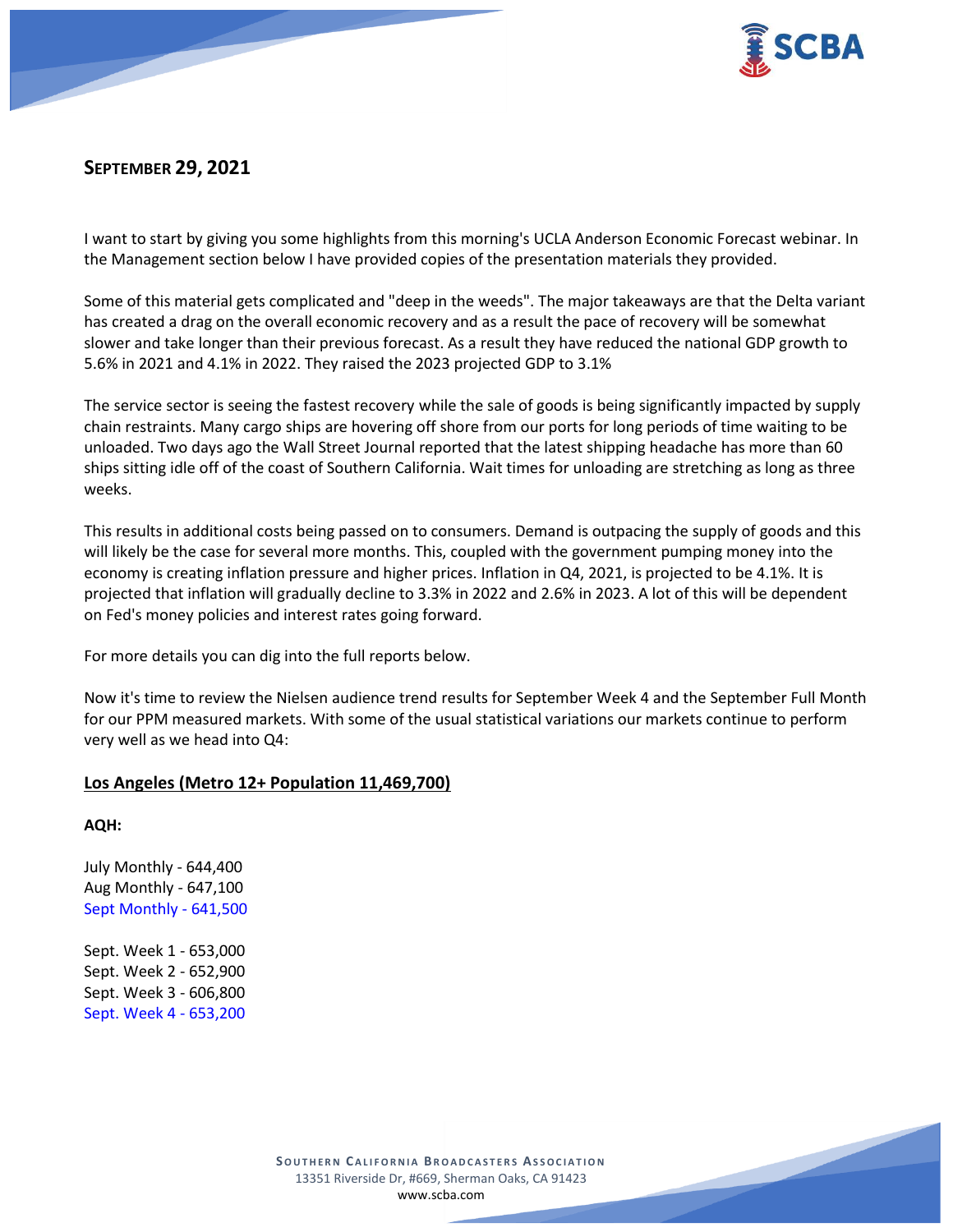



### **Cume:**

July Monthly - 10,244,800 Aug Monthly - 10,304,000 Sept Monthly - 10,021,300

Sept. Week 1 - 10,243,500 Sept. Week 2 - 10,158,000 Sept. Week 3 - 10,282,100 Sept. Week 4 - 10,172,000

#### **Riverside/San Bernardino (Metro 12+ Population 2,145,300)**

**AQH:**

July Monthly - 104,500 Aug Monthly - 108,900 Sept Monthly - 114,600 Sept. Week 1 - 111,500 Sept. Week 2 - 113,900 Sept. Week 3 - 113,500

Sept. Week 4 - 119,400

**Cume:**

July Monthly - 1,929,800 Aug Monthly - 1,881,700 Sept Monthly - 1,897,900

Sept. Week 1 - 1,938,400 Sept. Week 2 - 1,871,200 Sept. Week 3 - 1,934,300 Sept. Week 4 - 1,847,900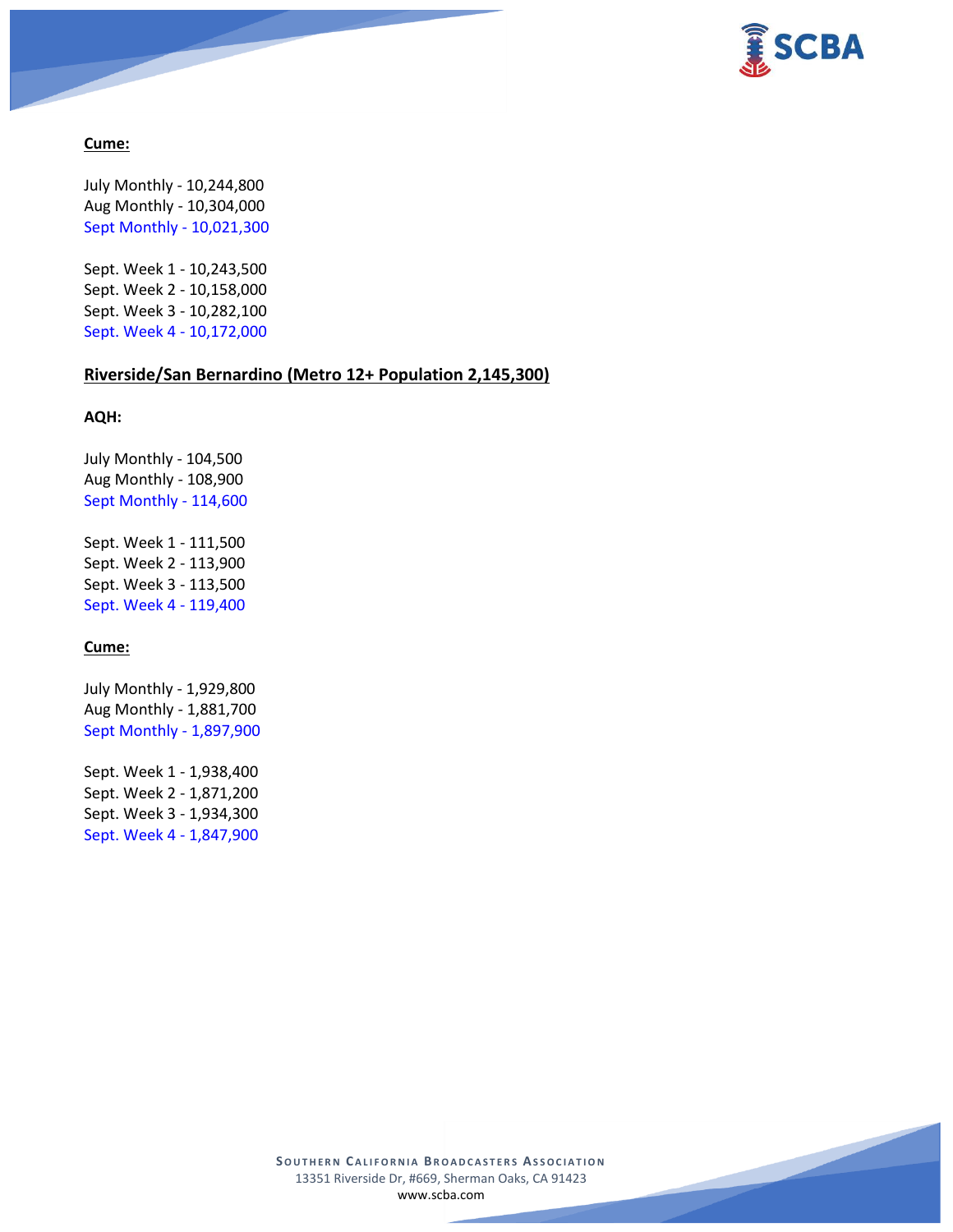



**San Diego (Metro 12+ Population 2,873,100)**

**AQH:**

July Monthly - 119,700 Aug Monthly - 129,100 Sept Monthly - 137,300

Sept. Week 1 - 133,800 Sept. Week 2 - 136,100 Sept. Week 3 - 137,000 Sept. Week 4 - 142,400

## **Cume:**

July Monthly - 2,363,700 Aug Monthly - 2,399,900 Sept Monthly - 2,448,400

Sept. Week 1 - 2,410,300 Sept. Week 2 - 2,457,400 Sept. Week 3 - 2,460,600 Sept. Week 4 - 2,465,400

**"Knowledge is power. And you need power in this world. You need as many advantages as you can get."** -Ellen DeGeneres

## **RESOURCES AND ARTICLES OF INTEREST TO SALES AND ADVERTISERS**

**How to Practice Active Listening in Sales** The Center For Sales Strategy (Emily Nelson) September 29, 2021 [https://blog.thecenterforsalesstrategy.com/how-to-practice-active-listening-in](https://blog.thecenterforsalesstrategy.com/how-to-practice-active-listening-in-sales?utm_campaign=subscriber&utm_medium=email&_hsmi=165010118&_hsenc=p2ANqtz--s8ef1NY7iyGk5c5AvKutmG-Tu0gjFOvkY-P0kVAflqaJP5GIVDCRuObKLEVv6F2eLFv3fFZoOJY6g7FnNXn1RXsv5kg&utm_content=165010118&utm_source=hs_email)[sales?utm\\_campaign=subscriber&utm\\_medium=email&\\_hsmi=165010118&\\_hsenc=p2ANqtz-](https://blog.thecenterforsalesstrategy.com/how-to-practice-active-listening-in-sales?utm_campaign=subscriber&utm_medium=email&_hsmi=165010118&_hsenc=p2ANqtz--s8ef1NY7iyGk5c5AvKutmG-Tu0gjFOvkY-P0kVAflqaJP5GIVDCRuObKLEVv6F2eLFv3fFZoOJY6g7FnNXn1RXsv5kg&utm_content=165010118&utm_source=hs_email) [s8ef1NY7iyGk5c5AvKutmG-Tu0gjFOvkY-](https://blog.thecenterforsalesstrategy.com/how-to-practice-active-listening-in-sales?utm_campaign=subscriber&utm_medium=email&_hsmi=165010118&_hsenc=p2ANqtz--s8ef1NY7iyGk5c5AvKutmG-Tu0gjFOvkY-P0kVAflqaJP5GIVDCRuObKLEVv6F2eLFv3fFZoOJY6g7FnNXn1RXsv5kg&utm_content=165010118&utm_source=hs_email)[P0kVAflqaJP5GIVDCRuObKLEVv6F2eLFv3fFZoOJY6g7FnNXn1RXsv5kg&utm\\_content=165010118&utm\\_source=h](https://blog.thecenterforsalesstrategy.com/how-to-practice-active-listening-in-sales?utm_campaign=subscriber&utm_medium=email&_hsmi=165010118&_hsenc=p2ANqtz--s8ef1NY7iyGk5c5AvKutmG-Tu0gjFOvkY-P0kVAflqaJP5GIVDCRuObKLEVv6F2eLFv3fFZoOJY6g7FnNXn1RXsv5kg&utm_content=165010118&utm_source=hs_email) s email

## **Is Your Marketing Leveraging The Changing Hispanic Demographic?**

MediaPost September 29, 2021 [https://www.mediapost.com/publications/article/367341/is-your-marketing-leveraging-the-changing](https://www.mediapost.com/publications/article/367341/is-your-marketing-leveraging-the-changing-hispanic.html?utm_source=newsletter&utm_medium=email&utm_content=readmore&utm_campaign=123808&hashid=nPO6kNh8ToCb2_NBH4Mycg)[hispanic.html?utm\\_source=newsletter&utm\\_medium=email&utm\\_content=readmore&utm\\_campaign=123808](https://www.mediapost.com/publications/article/367341/is-your-marketing-leveraging-the-changing-hispanic.html?utm_source=newsletter&utm_medium=email&utm_content=readmore&utm_campaign=123808&hashid=nPO6kNh8ToCb2_NBH4Mycg) [&hashid=nPO6kNh8ToCb2\\_NBH4Mycg](https://www.mediapost.com/publications/article/367341/is-your-marketing-leveraging-the-changing-hispanic.html?utm_source=newsletter&utm_medium=email&utm_content=readmore&utm_campaign=123808&hashid=nPO6kNh8ToCb2_NBH4Mycg)

## **Three Reasons Brands Are Exploring Non-Digital Channels In Their Advertising Strategies**

Forbes September 29, 2021 (Note: While this article is mostly about the use of print there is also a lesson and opportunity in it for radio as well) [https://www.forbes.com/sites/theyec/2021/09/28/three-reasons-brands-are-exploring-non-digital-channels-in](https://www.forbes.com/sites/theyec/2021/09/28/three-reasons-brands-are-exploring-non-digital-channels-in-their-advertising-strategies/?sh=501dcac31e5f)[their-advertising-strategies/?sh=501dcac31e5f](https://www.forbes.com/sites/theyec/2021/09/28/three-reasons-brands-are-exploring-non-digital-channels-in-their-advertising-strategies/?sh=501dcac31e5f)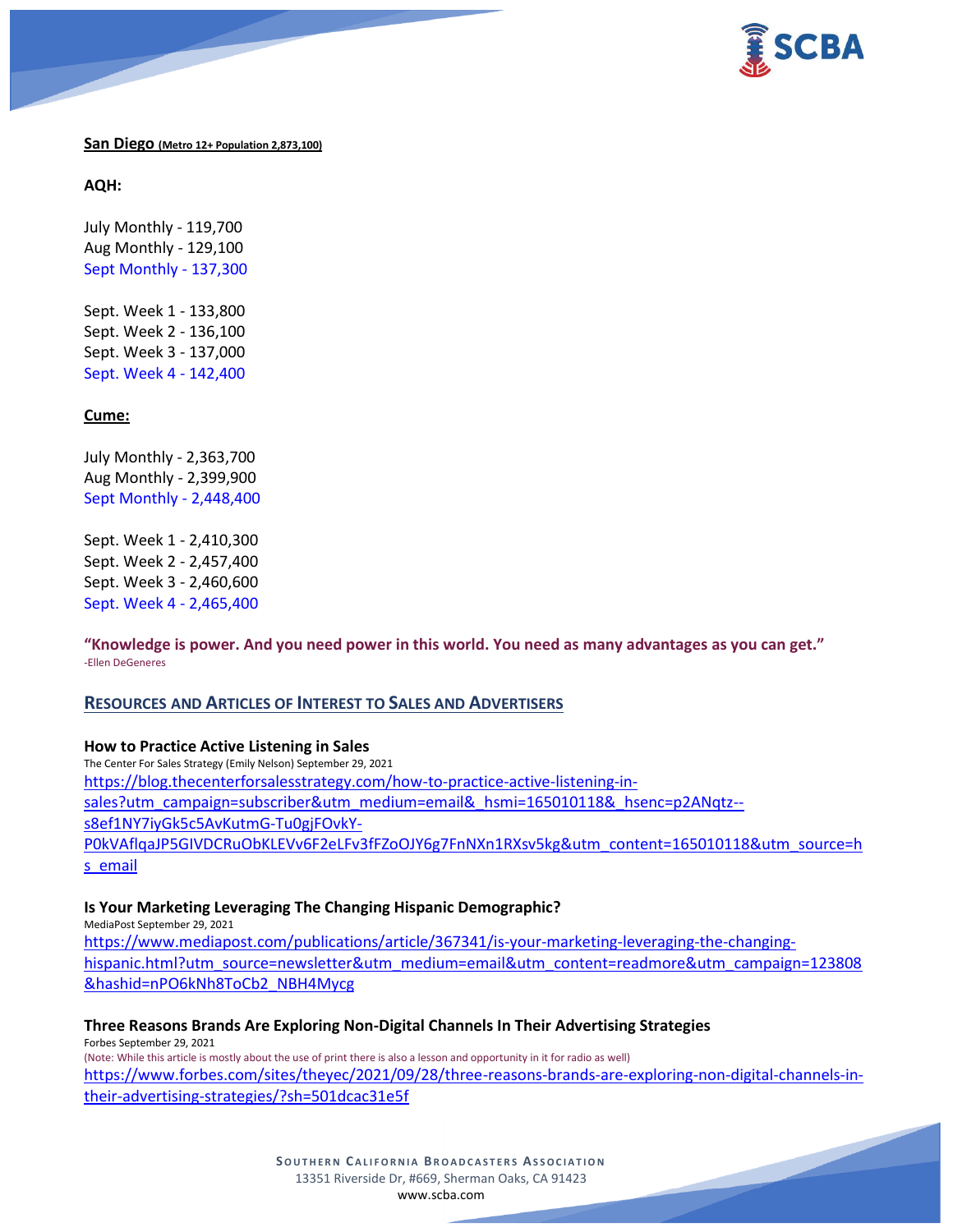

## **'The Time To Learn Audio Is Now,' WARC Tells Brands And Agencies.**

Inside Radio September 28, 2021 [http://www.insideradio.com/free/the-time-to-learn-audio-is-now-warc-tells-brands-and](http://www.insideradio.com/free/the-time-to-learn-audio-is-now-warc-tells-brands-and-agencies/article_6ec403bc-2027-11ec-aaa8-afb5aa961aaf.html)[agencies/article\\_6ec403bc-2027-11ec-aaa8-afb5aa961aaf.html](http://www.insideradio.com/free/the-time-to-learn-audio-is-now-warc-tells-brands-and-agencies/article_6ec403bc-2027-11ec-aaa8-afb5aa961aaf.html)

#### **The Verdict's In: AM/FM Radio Works For Law Firm Advertising.**

Inside Radio (MARU/Matchbox) September 28, 2021 [http://www.insideradio.com/free/the-verdicts-in-am-fm-radio-works-for-law-firm](http://www.insideradio.com/free/the-verdicts-in-am-fm-radio-works-for-law-firm-advertising/article_21700ca0-2027-11ec-b334-3b2c7618fe48.html)[advertising/article\\_21700ca0-2027-11ec-b334-3b2c7618fe48.html](http://www.insideradio.com/free/the-verdicts-in-am-fm-radio-works-for-law-firm-advertising/article_21700ca0-2027-11ec-b334-3b2c7618fe48.html)

#### **Nielsen: The Podcast Audience is Diversifying**

Podcast Business Journal September 28, 2021 [https://podcastbusinessjournal.com/nielsen-podcast-audience-is](https://podcastbusinessjournal.com/nielsen-podcast-audience-is-diversifying/?vgo_ee=g4MdIIvetgiR1mkR7kijJ4BI1h38V58Ke8bVrp%2FmcsM%3D)[diversifying/?vgo\\_ee=g4MdIIvetgiR1mkR7kijJ4BI1h38V58Ke8bVrp%2FmcsM%3D](https://podcastbusinessjournal.com/nielsen-podcast-audience-is-diversifying/?vgo_ee=g4MdIIvetgiR1mkR7kijJ4BI1h38V58Ke8bVrp%2FmcsM%3D)

#### **Podcasting Is Shaking Off Its Niche Status As Reach Grew 21% In The Past Year.**

Inside Radio ( Nielsen Scarborough Podcast Buying Power) September 28, 2021 [http://www.insideradio.com/free/podcasting-is-shaking-off-its-niche-status-as-reach-grew-21-in-the-past](http://www.insideradio.com/free/podcasting-is-shaking-off-its-niche-status-as-reach-grew-21-in-the-past-year/article_4cdea8ce-2027-11ec-a99c-17f5728fd8c7.html)[year/article\\_4cdea8ce-2027-11ec-a99c-17f5728fd8c7.html](http://www.insideradio.com/free/podcasting-is-shaking-off-its-niche-status-as-reach-grew-21-in-the-past-year/article_4cdea8ce-2027-11ec-a99c-17f5728fd8c7.html)

#### **Semiconductor shortages to cost auto industry \$210 billion in revenue this year**

The Bradford Era September 27, 2021 [https://www.bradfordera.com/news/nation/semiconductor-shortages-to-cost-auto-industry-210-billion-in](https://www.bradfordera.com/news/nation/semiconductor-shortages-to-cost-auto-industry-210-billion-in-revenue-this-year/article_66a627d8-861f-52a1-810c-479689ee81c8.html)[revenue-this-year/article\\_66a627d8-861f-52a1-810c-479689ee81c8.html](https://www.bradfordera.com/news/nation/semiconductor-shortages-to-cost-auto-industry-210-billion-in-revenue-this-year/article_66a627d8-861f-52a1-810c-479689ee81c8.html)

#### **More Brand Continuity In Latest Spot Radio Report**

Radio + Television Business Report September 27, 2021 <https://www.rbr.com/mm-spot-ten-radio-092721/>

#### **Use Your Geographic Advantages To Win New Dollars**

Radio Ink (Charlie Sislen) September 27, 2021 <https://radioink.com/2021/09/27/use-your-geographic-advantages-to-win-new-dollars/>

### **Computer Chip Shortage Could Drag Through 2022, Prolonging High Prices**

Forbes September 26, 2021 [https://www.forbes.com/sites/jimhenry/2021/09/26/computer-chip-shortage-could-drag-through-2022](https://www.forbes.com/sites/jimhenry/2021/09/26/computer-chip-shortage-could-drag-through-2022-prolonging-high-prices/?sh=5ab72af0b742) [prolonging-high-prices/?sh=5ab72af0b742](https://www.forbes.com/sites/jimhenry/2021/09/26/computer-chip-shortage-could-drag-through-2022-prolonging-high-prices/?sh=5ab72af0b742)

#### **Fall Cleanup**

Radio Ink (Rick Fink) September 27, 2021 [https://radioink.com/2021/09/27/fall](https://radioink.com/2021/09/27/fall-cleanup/?vgo_ee=g4MdIIvetgiR1mkR7kijJ4BI1h38V58Ke8bVrp%2FmcsM%3D)[cleanup/?vgo\\_ee=g4MdIIvetgiR1mkR7kijJ4BI1h38V58Ke8bVrp%2FmcsM%3D](https://radioink.com/2021/09/27/fall-cleanup/?vgo_ee=g4MdIIvetgiR1mkR7kijJ4BI1h38V58Ke8bVrp%2FmcsM%3D)

#### **Be More Persuasive to Get What You Want**

SalesFuel September 25, 2021 <https://salesfuel.com/be-more-persuasive-to-get-what-you-want/>

#### **Stress In Sales: How to Be Proactive to Prevent Burnout** SalesFuel September 25, 2021

<https://salesfuel.com/stress-in-sales-how-to-be-proactive-to-prevent-burnout/>

**SOUTHERN CALIFORNIA BROADCASTERS ASSOCIATION** 13351 Riverside Dr, #669, Sherman Oaks, CA 91423 [www.scba.com](http://www.scba.com/)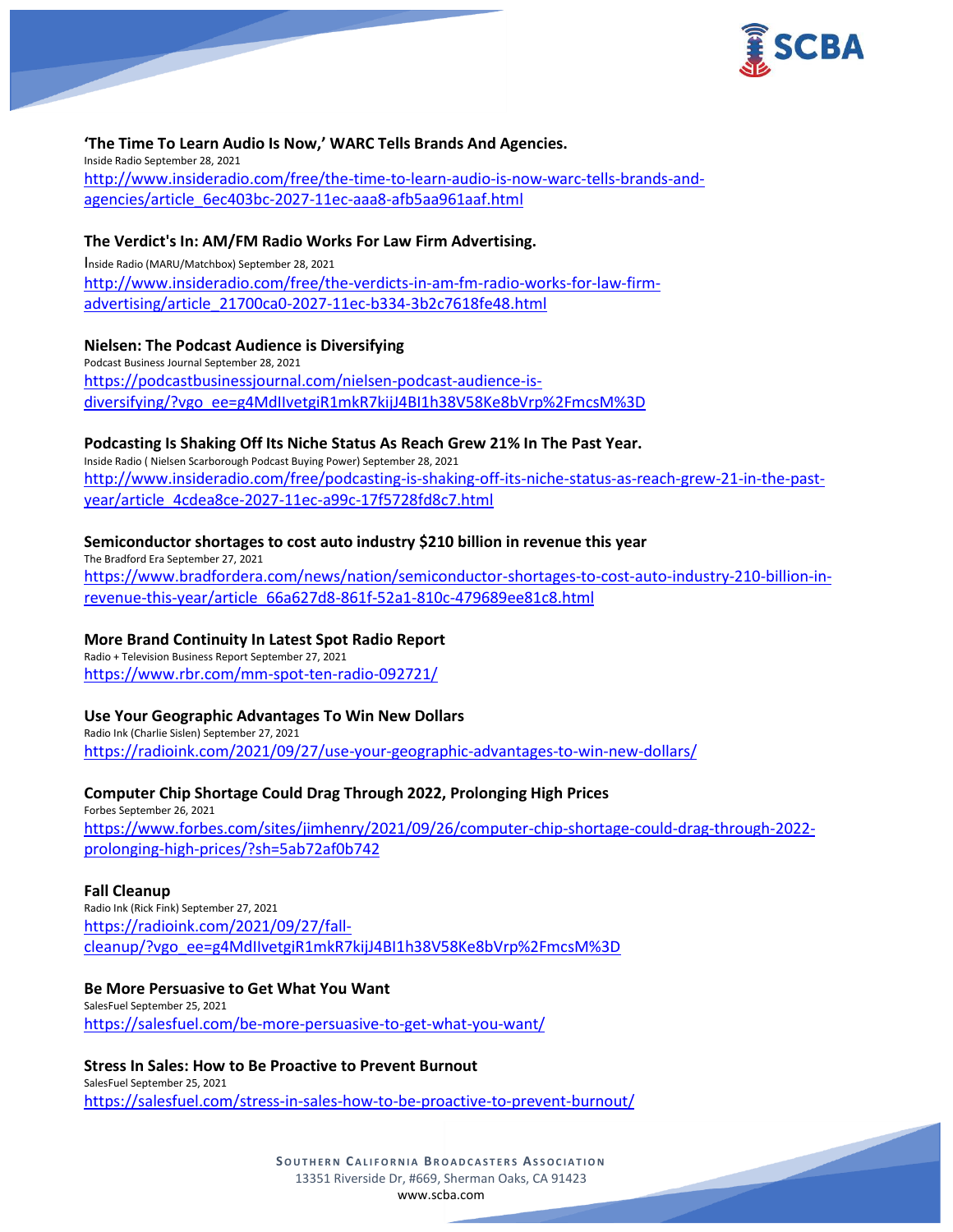

## **Receiving Feedback: How to Do It Better to Reap the Benefits**

SalesFuel September 25, 2021 <https://salesfuel.com/receiving-feedback-how-to-do-it-better-to-reap-the-benefits/>

### **Halloween spending expected to hit all-time high of \$10.4 billion**

Chain Store Age September 22, 2021 [https://chainstoreage.com/halloween-spending-expected-hit-all-time-high-104](https://chainstoreage.com/halloween-spending-expected-hit-all-time-high-104-billion?utm_source=omeda&utm_medium=email&utm_campaign=NL_CSA+Weekend+Update&utm_keyword=&oly_enc_id=8319H4585489H7M) [billion?utm\\_source=omeda&utm\\_medium=email&utm\\_campaign=NL\\_CSA+Weekend+Update&utm\\_keyword=](https://chainstoreage.com/halloween-spending-expected-hit-all-time-high-104-billion?utm_source=omeda&utm_medium=email&utm_campaign=NL_CSA+Weekend+Update&utm_keyword=&oly_enc_id=8319H4585489H7M) [&oly\\_enc\\_id=8319H4585489H7M](https://chainstoreage.com/halloween-spending-expected-hit-all-time-high-104-billion?utm_source=omeda&utm_medium=email&utm_campaign=NL_CSA+Weekend+Update&utm_keyword=&oly_enc_id=8319H4585489H7M)

## **HOW TO USE INBOUND MARKETING TO INCREASE REVENUE FOR MEDIA COMPANIES**

LeadG2 September 24, 2021 [https://leadg2.thecenterforsalesstrategy.com/blog/how-to-use-inbound-marketing-to-increase-revenue-for](https://leadg2.thecenterforsalesstrategy.com/blog/how-to-use-inbound-marketing-to-increase-revenue-for-media-companies)[media-companies](https://leadg2.thecenterforsalesstrategy.com/blog/how-to-use-inbound-marketing-to-increase-revenue-for-media-companies)

#### **Marketers Ride New Waves of Radio Advertising**

**As more consumers go "screen-free" radio moves to the forefront of media planning** ANA (RAB)September 21, 2021 [https://www.ana.net/magazines/show/id/forward-2021-09-rab-dialing-up-brand](https://www.ana.net/magazines/show/id/forward-2021-09-rab-dialing-up-brand-audio?st3=210927mkg360amnon&utm_source=informz&utm_medium=email&utm_campaign=210927-marketing360-am-non&_zs=FANij1&_zl=sO3u7)[audio?st3=210927mkg360amnon&utm\\_source=informz&utm\\_medium=email&utm\\_campaign=210927](https://www.ana.net/magazines/show/id/forward-2021-09-rab-dialing-up-brand-audio?st3=210927mkg360amnon&utm_source=informz&utm_medium=email&utm_campaign=210927-marketing360-am-non&_zs=FANij1&_zl=sO3u7) marketing360-am-non& zs=FANij1& zl=sO3u7

## **ATTACHMENT**: [Marketers Ride New Waves of Radio Advertising](https://scba.com/wp-content/uploads/2021/09/Marketers-Ride-New-Waves.pdf)

## **Survey: Delta variant will fuel holiday e-commerce boom**

Chain Store Age September 24, 2021 [https://chainstoreage.com/survey-delta-variant-will-fuel-holiday-e-commerce](https://chainstoreage.com/survey-delta-variant-will-fuel-holiday-e-commerce-boom?oly_enc_id=8319H4585489H7M&utm_source=omeda&utm_medium=email&utm_campaign=NL_CSA_Connected+Retail&utm_keyword=)[boom?oly\\_enc\\_id=8319H4585489H7M&utm\\_source=omeda&utm\\_medium=email&utm\\_campaign=NL\\_CSA\\_Co](https://chainstoreage.com/survey-delta-variant-will-fuel-holiday-e-commerce-boom?oly_enc_id=8319H4585489H7M&utm_source=omeda&utm_medium=email&utm_campaign=NL_CSA_Connected+Retail&utm_keyword=) [nnected+Retail&utm\\_keyword=](https://chainstoreage.com/survey-delta-variant-will-fuel-holiday-e-commerce-boom?oly_enc_id=8319H4585489H7M&utm_source=omeda&utm_medium=email&utm_campaign=NL_CSA_Connected+Retail&utm_keyword=)

## **TV Is Leading The Move To Impressions. Radio May Be Next.**

Inside Radio September 23, 2021 [http://www.insideradio.com/free/tv-is-leading-the-move-to-impressions-radio-may-be-next/article\\_aa09d8f2-](http://www.insideradio.com/free/tv-is-leading-the-move-to-impressions-radio-may-be-next/article_aa09d8f2-1c35-11ec-ac75-6fb81e1849fc.html) [1c35-11ec-ac75-6fb81e1849fc.html](http://www.insideradio.com/free/tv-is-leading-the-move-to-impressions-radio-may-be-next/article_aa09d8f2-1c35-11ec-ac75-6fb81e1849fc.html)

## **RESOURCES AND ARTICLES OF INTEREST TO MANAGERS FOR PLANNING AND FORECASTING:**

Below are the three main handouts from today's UCLA Anderson Economic Forecast webinar. The first is the full, highly detailed report. The second is the presentation deck for the US forecast and the third is the presentation deck for the California forecast.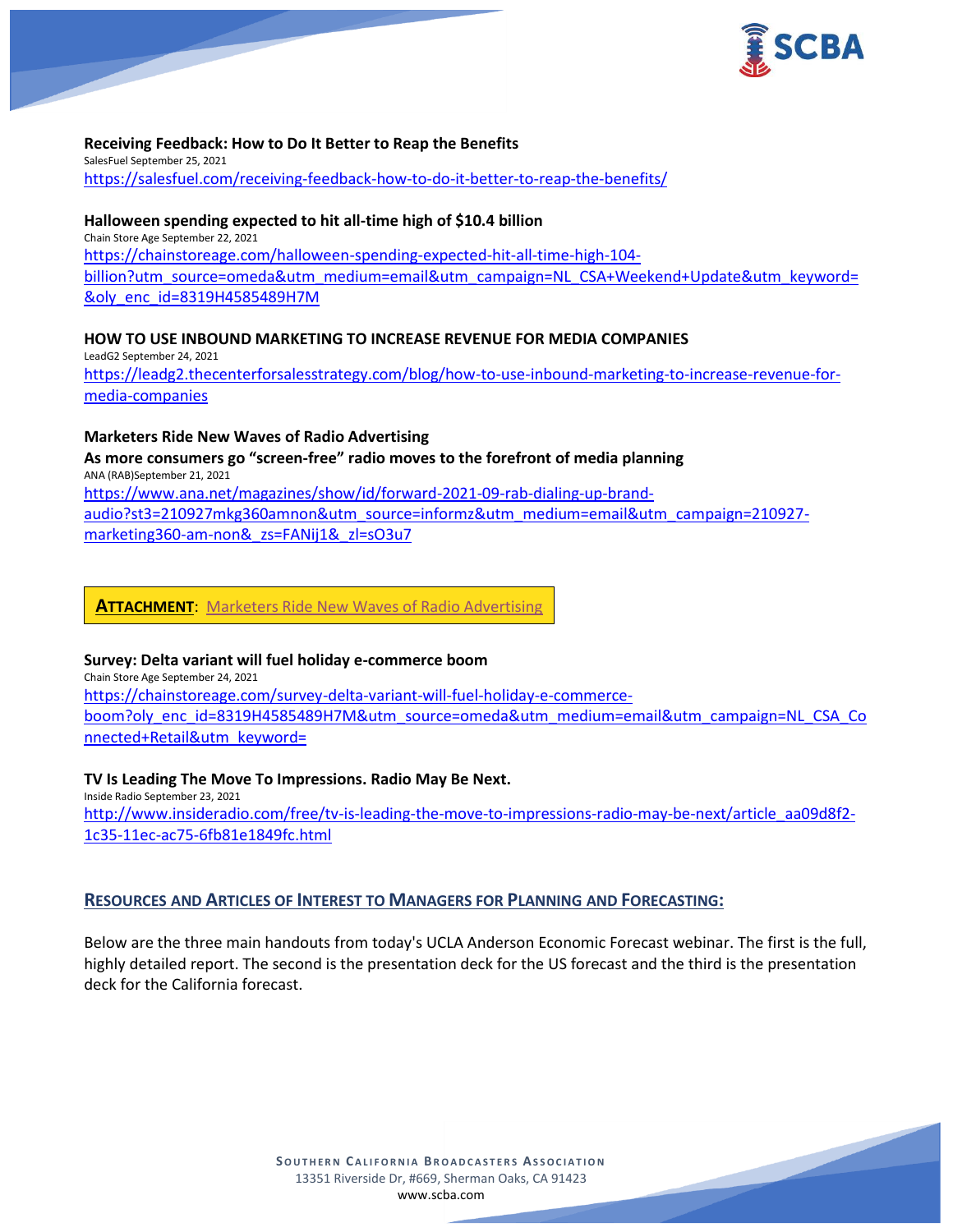



**ATTACHMENT**: [UCLA Anderson US Forecast Sept. 2021](https://scba.com/wp-content/uploads/2021/09/UCLA-Anderson-US-Forecast-Sept2021.pdf)

**ATTACHMENT**: CA Forecast [UCLA Anderson](https://scba.com/wp-content/uploads/2021/09/CA-Frcst-UCLA-Anderson-Sept-2021.pdf) – Sept. 2021

#### **Magna: Digital Audio Ad Spending Will Grow Faster Than Traditional Radio In 2021.**

Inside Radio September 29, 2021 [http://www.insideradio.com/podcastnewsdaily/magna-digital-audio-ad-spending-will-grow-faster-than](http://www.insideradio.com/podcastnewsdaily/magna-digital-audio-ad-spending-will-grow-faster-than-traditional-radio-in-2021/article_f6f3234a-2143-11ec-82f4-67a3d4b33ce9.html)[traditional-radio-in-2021/article\\_f6f3234a-2143-11ec-82f4-67a3d4b33ce9.html](http://www.insideradio.com/podcastnewsdaily/magna-digital-audio-ad-spending-will-grow-faster-than-traditional-radio-in-2021/article_f6f3234a-2143-11ec-82f4-67a3d4b33ce9.html)

#### **Remember – Political Ads for State and Local Races Trigger FCC Political Obligations**

Broadcast Law Blog (David Oxenford) September 27, 2021 [https://www.broadcastlawblog.com/2021/09/articles/remember-political-ads-for-state-and-local-races-trigger](https://www.broadcastlawblog.com/2021/09/articles/remember-political-ads-for-state-and-local-races-trigger-fcc-political-obligations/)[fcc-political-obligations/](https://www.broadcastlawblog.com/2021/09/articles/remember-political-ads-for-state-and-local-races-trigger-fcc-political-obligations/)

#### **Bergner: Radio Not Going Back to a \$15 Billion Industry**

Radio Ink September 29, 2021 <https://radioink.com/2021/09/29/bergner-radio-not-going-back-to-a-15-billion-industry/>

## **How the Digital Industry Plans to Woo Traditional TV Ad Dollars**

September 26, 2021 <https://www.adweek.com/programmatic/how-the-digital-industry-plans-to-woo-traditional-tv-ad-dollars/>

## **US advertising rebound intensifies, on pace to grow 23%, Magna says**

MarketingDive September 27, 2021 [https://www.marketingdive.com/news/us-advertising-rebound-intensifies-on-pace-to-grow-23-magna](https://www.marketingdive.com/news/us-advertising-rebound-intensifies-on-pace-to-grow-23-magna-says/607215/?utm_source=Sailthru&utm_medium=email&utm_campaign=Issue:%202021-09-28%20Marketing%20Dive%20Newsletter&utm_content=A&utm_term=Marketing%20Dive)[says/607215/?utm\\_source=Sailthru&utm\\_medium=email&utm\\_campaign=Issue:%202021-09-](https://www.marketingdive.com/news/us-advertising-rebound-intensifies-on-pace-to-grow-23-magna-says/607215/?utm_source=Sailthru&utm_medium=email&utm_campaign=Issue:%202021-09-28%20Marketing%20Dive%20Newsletter&utm_content=A&utm_term=Marketing%20Dive) [28%20Marketing%20Dive%20Newsletter&utm\\_content=A&utm\\_term=Marketing%20Dive](https://www.marketingdive.com/news/us-advertising-rebound-intensifies-on-pace-to-grow-23-magna-says/607215/?utm_source=Sailthru&utm_medium=email&utm_campaign=Issue:%202021-09-28%20Marketing%20Dive%20Newsletter&utm_content=A&utm_term=Marketing%20Dive)

## **With Projected Ad Spend Increases Through '22, Magna Sees 'Demand Returning To Radio.'**

Inside Radio September 28, 2021

[http://www.insideradio.com/free/with-projected-ad-spend-increases-through-22-magna-sees-demand](http://www.insideradio.com/free/with-projected-ad-spend-increases-through-22-magna-sees-demand-returning-to-radio/article_e6e0c876-2027-11ec-b8fd-57095ca0bdb0.html)[returning-to-radio/article\\_e6e0c876-2027-11ec-b8fd-57095ca0bdb0.html](http://www.insideradio.com/free/with-projected-ad-spend-increases-through-22-magna-sees-demand-returning-to-radio/article_e6e0c876-2027-11ec-b8fd-57095ca0bdb0.html)

#### **Researcher To Urge Congress To Require Full Advertising Transparency From Platforms**

MediaPost September 28, 2021

[https://www.mediapost.com/publications/article/367298/researcher-to-urge-congress-to-require-full](https://www.mediapost.com/publications/article/367298/researcher-to-urge-congress-to-require-full-advert.html?utm_source=newsletter&utm_medium=email&utm_content=readmore&utm_campaign=123795&hashid=XOWE7PwdT4-lekA7MLbhQg)[advert.html?utm\\_source=newsletter&utm\\_medium=email&utm\\_content=readmore&utm\\_campaign=123795&](https://www.mediapost.com/publications/article/367298/researcher-to-urge-congress-to-require-full-advert.html?utm_source=newsletter&utm_medium=email&utm_content=readmore&utm_campaign=123795&hashid=XOWE7PwdT4-lekA7MLbhQg) [hashid=XOWE7PwdT4-lekA7MLbhQg](https://www.mediapost.com/publications/article/367298/researcher-to-urge-congress-to-require-full-advert.html?utm_source=newsletter&utm_medium=email&utm_content=readmore&utm_campaign=123795&hashid=XOWE7PwdT4-lekA7MLbhQg)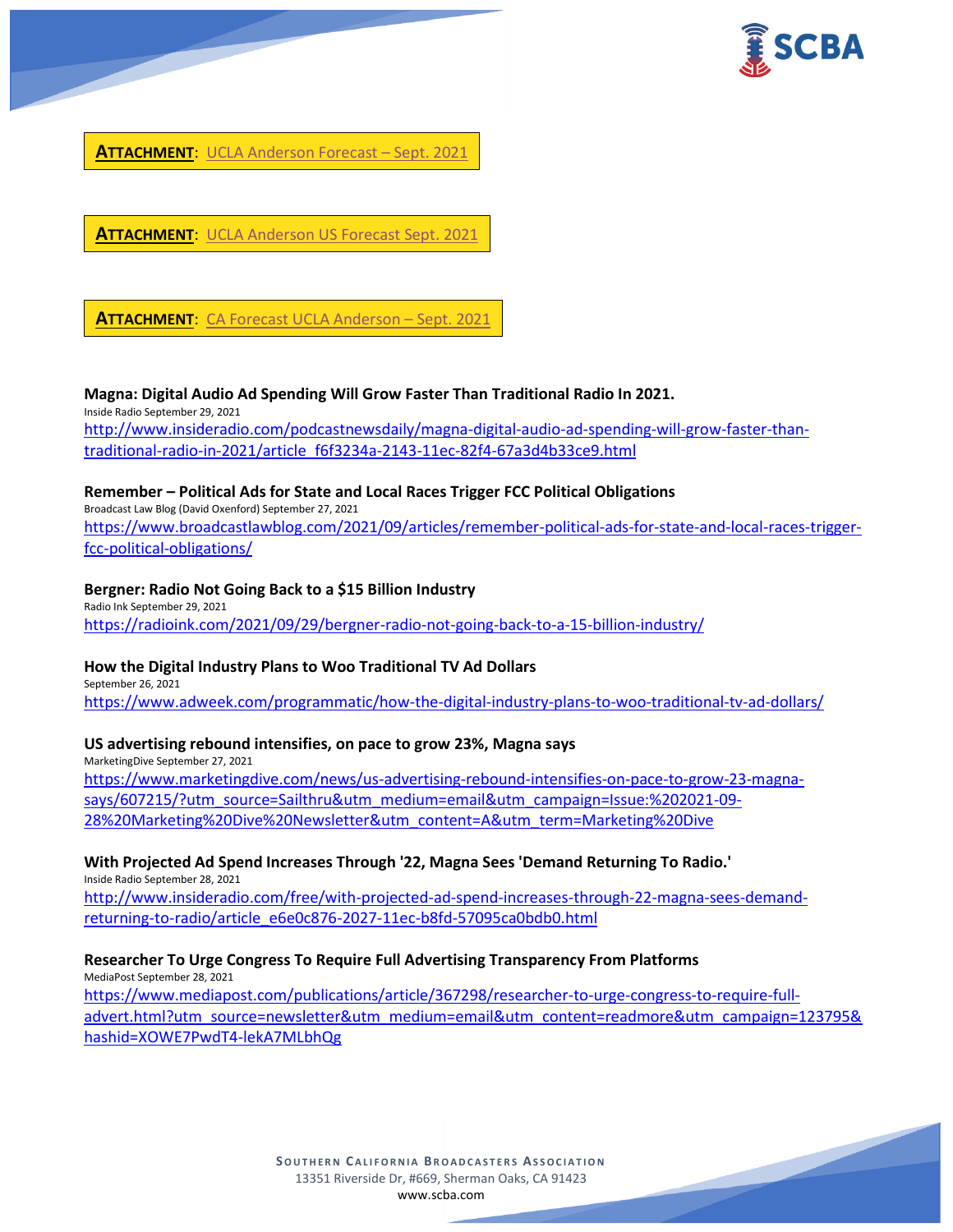



#### **We Give Our Product Away Too Much**

Radio Ink September 28, 2021 [https://radioink.com/2021/09/28/we-give-our-product-away-too](https://radioink.com/2021/09/28/we-give-our-product-away-too-much/?vgo_ee=g4MdIIvetgiR1mkR7kijJ4BI1h38V58Ke8bVrp%2FmcsM%3D)[much/?vgo\\_ee=g4MdIIvetgiR1mkR7kijJ4BI1h38V58Ke8bVrp%2FmcsM%3D](https://radioink.com/2021/09/28/we-give-our-product-away-too-much/?vgo_ee=g4MdIIvetgiR1mkR7kijJ4BI1h38V58Ke8bVrp%2FmcsM%3D)

#### **Futuri: Two-thirds Of Radio Broadcasters Optimistic About Industry.**

Inside Radio September 27, 2021 [http://www.insideradio.com/free/futuri-two-thirds-of-radio-broadcasters-optimistic-about](http://www.insideradio.com/free/futuri-two-thirds-of-radio-broadcasters-optimistic-about-industry/article_2d3da91c-1f5e-11ec-97a5-17bb7d672a76.html)[industry/article\\_2d3da91c-1f5e-11ec-97a5-17bb7d672a76.html](http://www.insideradio.com/free/futuri-two-thirds-of-radio-broadcasters-optimistic-about-industry/article_2d3da91c-1f5e-11ec-97a5-17bb7d672a76.html)

## **Ad Industry Says \$1 Billion For FTC Should Be Accompanied By National Privacy Law**

MediaPost September 27, 2021 [https://www.mediapost.com/publications/article/367285/ad-industry-says-1-billion-for-ftc-should-be](https://www.mediapost.com/publications/article/367285/ad-industry-says-1-billion-for-ftc-should-be-acco.html?utm_source=newsletter&utm_medium=email&utm_content=readmore&utm_campaign=123786&hashid=3ryQP86FTTiyUS5w5BYR2g)[acco.html?utm\\_source=newsletter&utm\\_medium=email&utm\\_content=readmore&utm\\_campaign=123786&ha](https://www.mediapost.com/publications/article/367285/ad-industry-says-1-billion-for-ftc-should-be-acco.html?utm_source=newsletter&utm_medium=email&utm_content=readmore&utm_campaign=123786&hashid=3ryQP86FTTiyUS5w5BYR2g) [shid=3ryQP86FTTiyUS5w5BYR2g](https://www.mediapost.com/publications/article/367285/ad-industry-says-1-billion-for-ftc-should-be-acco.html?utm_source=newsletter&utm_medium=email&utm_content=readmore&utm_campaign=123786&hashid=3ryQP86FTTiyUS5w5BYR2g)

#### **Spotify Rebrands Its Ad Unit As It Looks To Attract More Small And Mid-Sized Marketers.**

Inside Radio September 27, 2021 [http://www.insideradio.com/free/spotify-rebrands-its-ad-unit-as-it-looks-to-attract-more-small-and-mid](http://www.insideradio.com/free/spotify-rebrands-its-ad-unit-as-it-looks-to-attract-more-small-and-mid-sized/article_0565d376-1fd4-11ec-be8d-a7e254fe625a.html)[sized/article\\_0565d376-1fd4-11ec-be8d-a7e254fe625a.html](http://www.insideradio.com/free/spotify-rebrands-its-ad-unit-as-it-looks-to-attract-more-small-and-mid-sized/article_0565d376-1fd4-11ec-be8d-a7e254fe625a.html)

#### **Traffic Services Back Online As Marketron Continues Recovery From Cyber-Attack.**

Inside Radio September 27, 2021 [http://www.insideradio.com/free/traffic-services-back-online-as-marketron-continues-recovery-from-cyber](http://www.insideradio.com/free/traffic-services-back-online-as-marketron-continues-recovery-from-cyber-attack/article_eb5cd4ea-1f5e-11ec-9e92-630a453a920e.html)[attack/article\\_eb5cd4ea-1f5e-11ec-9e92-630a453a920e.html](http://www.insideradio.com/free/traffic-services-back-online-as-marketron-continues-recovery-from-cyber-attack/article_eb5cd4ea-1f5e-11ec-9e92-630a453a920e.html)

## **What Will The Future Of Audience Measurement Be: Executives From Ad Tech Providers Respond**

Forbes September 21, 2021 [https://www.forbes.com/sites/bradadgate/2021/09/21/what-will-the-future-of-audience-measurement-be](https://www.forbes.com/sites/bradadgate/2021/09/21/what-will-the-future-of-audience-measurement-be-executives-from-ad-tech-providers-respond/?sh=19174c7922cf)[executives-from-ad-tech-providers-respond/?sh=19174c7922cf](https://www.forbes.com/sites/bradadgate/2021/09/21/what-will-the-future-of-audience-measurement-be-executives-from-ad-tech-providers-respond/?sh=19174c7922cf)

## **Will Nielsen Kerfuffle Kill The GRP?**

MediaPost September 23, 2021 [https://www.mediapost.com/publications/article/367200/will-nielsen-kerfuffle-kill-the](https://www.mediapost.com/publications/article/367200/will-nielsen-kerfuffle-kill-the-grp.html?utm_source=newsletter&utm_medium=email&utm_content=readmore&utm_campaign=123780&hashid=13ziehw8S-6SGyiO6J0RFg)[grp.html?utm\\_source=newsletter&utm\\_medium=email&utm\\_content=readmore&utm\\_campaign=123780&has](https://www.mediapost.com/publications/article/367200/will-nielsen-kerfuffle-kill-the-grp.html?utm_source=newsletter&utm_medium=email&utm_content=readmore&utm_campaign=123780&hashid=13ziehw8S-6SGyiO6J0RFg) [hid=13ziehw8S-6SGyiO6J0RFg](https://www.mediapost.com/publications/article/367200/will-nielsen-kerfuffle-kill-the-grp.html?utm_source=newsletter&utm_medium=email&utm_content=readmore&utm_campaign=123780&hashid=13ziehw8S-6SGyiO6J0RFg)

## **Three Ways Sales Leaders Can Build A Culture Of Continuous Learning**

Forbes September 23, 2021 [https://www.forbes.com/sites/forbesbusinessdevelopmentcouncil/2021/09/23/three-ways-sales-leaders-can](https://www.forbes.com/sites/forbesbusinessdevelopmentcouncil/2021/09/23/three-ways-sales-leaders-can-build-a-culture-of-continuous-learning/?sh=77f817126107)[build-a-culture-of-continuous-learning/?sh=77f817126107](https://www.forbes.com/sites/forbesbusinessdevelopmentcouncil/2021/09/23/three-ways-sales-leaders-can-build-a-culture-of-continuous-learning/?sh=77f817126107)

#### **FCC Commissioner Takes Swing at Digital Platforms**

Radio Ink September 24, 2021 [https://radioink.com/2021/09/24/fcc-commissioner-takes-swing-at-digital](https://radioink.com/2021/09/24/fcc-commissioner-takes-swing-at-digital-platforms/?vgo_ee=g4MdIIvetgiR1mkR7kijJ4BI1h38V58Ke8bVrp%2FmcsM%3D)[platforms/?vgo\\_ee=g4MdIIvetgiR1mkR7kijJ4BI1h38V58Ke8bVrp%2FmcsM%3D](https://radioink.com/2021/09/24/fcc-commissioner-takes-swing-at-digital-platforms/?vgo_ee=g4MdIIvetgiR1mkR7kijJ4BI1h38V58Ke8bVrp%2FmcsM%3D)

> **SOUTHERN CALIFORNIA BROADCASTERS ASSOCIATION** 13351 Riverside Dr, #669, Sherman Oaks, CA 91423 [www.scba.com](http://www.scba.com/)